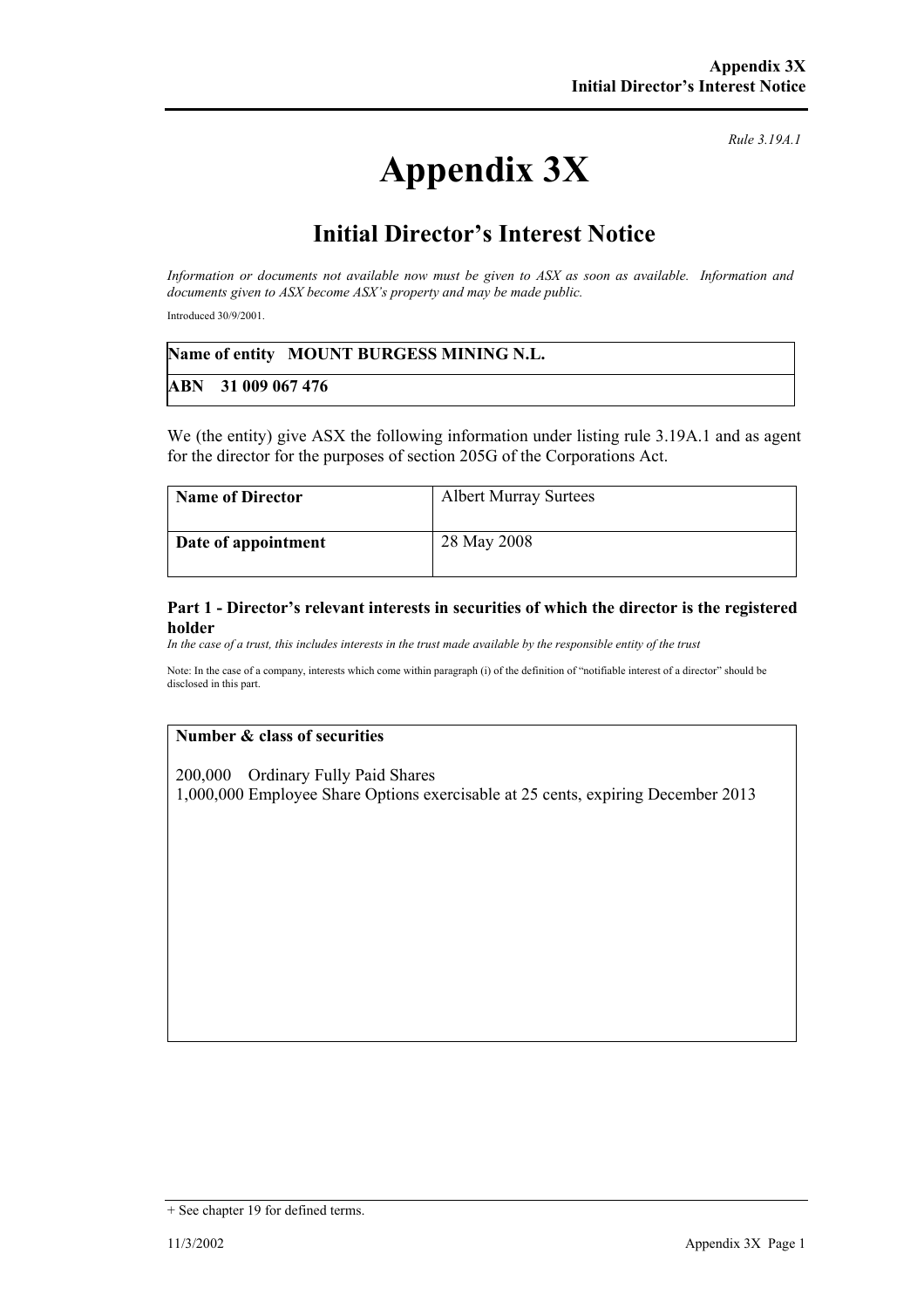Lodged 28 May 2008

<sup>+</sup> See chapter 19 for defined terms.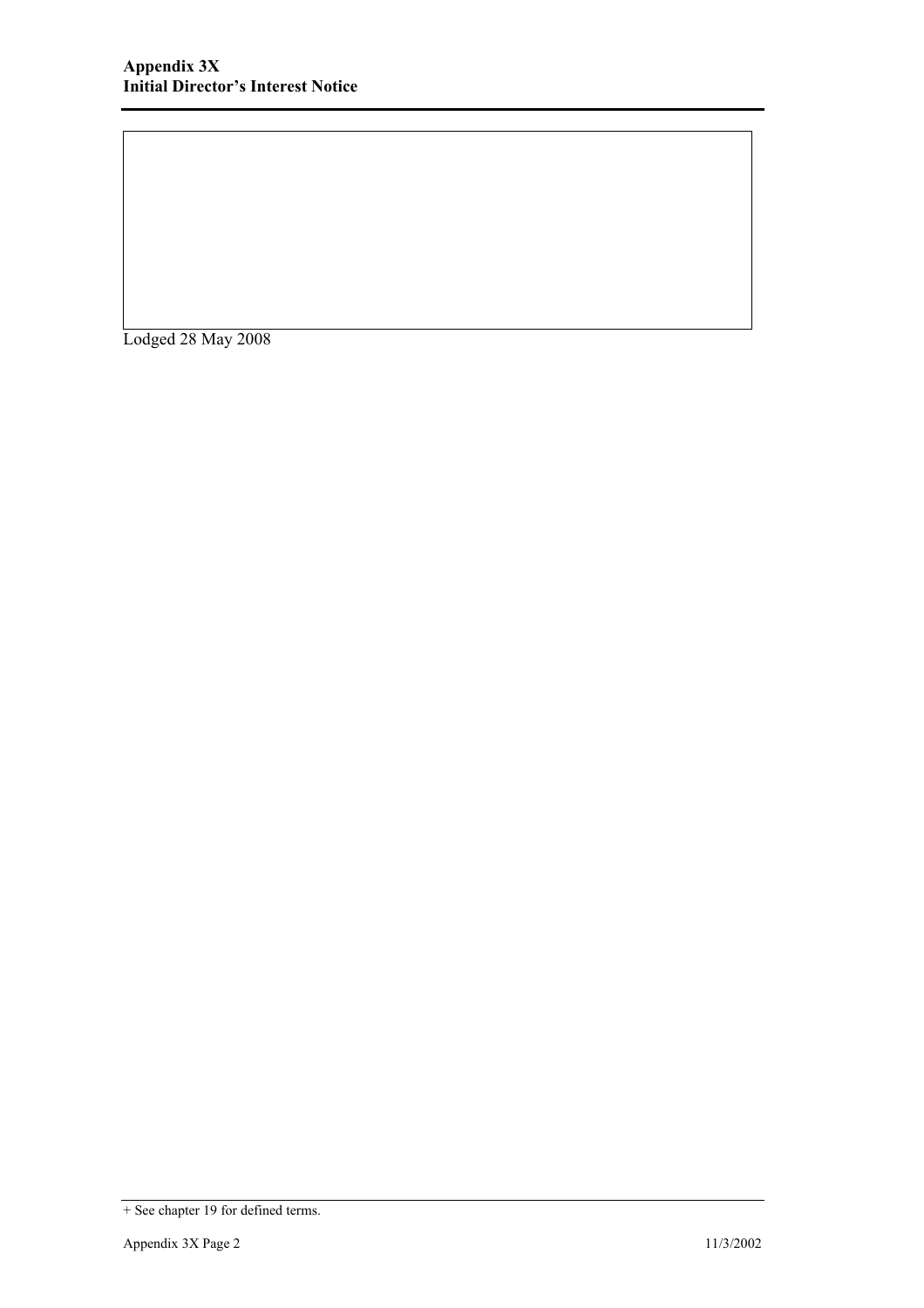## **Part 2 – Director's relevant interests in securities of which the director is not the registered holder**

*In the case of a trust, this includes interests in the trust made available by the responsible entity of the trust*

| Name of holder & nature of Number & class of Securities                             |  |
|-------------------------------------------------------------------------------------|--|
| interest                                                                            |  |
| Note: Provide details of the circumstances giving rise to<br>the relevant interest. |  |
|                                                                                     |  |
|                                                                                     |  |
|                                                                                     |  |
|                                                                                     |  |
|                                                                                     |  |
|                                                                                     |  |
|                                                                                     |  |
|                                                                                     |  |
|                                                                                     |  |

### **Part 3 – Director's interests in contracts**

Note: In the case of a company, interests which come within paragraph (ii) of the definition of "notifiable interest of a director" should be disclosed in this part.

| <b>Detail of contract</b>                                |  |
|----------------------------------------------------------|--|
| <b>Nature of interest</b>                                |  |
| Name of registered holder<br>(if issued securities)      |  |
| No. and class of securities to<br>which interest relates |  |

Lodged 28 May 2008

<sup>+</sup> See chapter 19 for defined terms.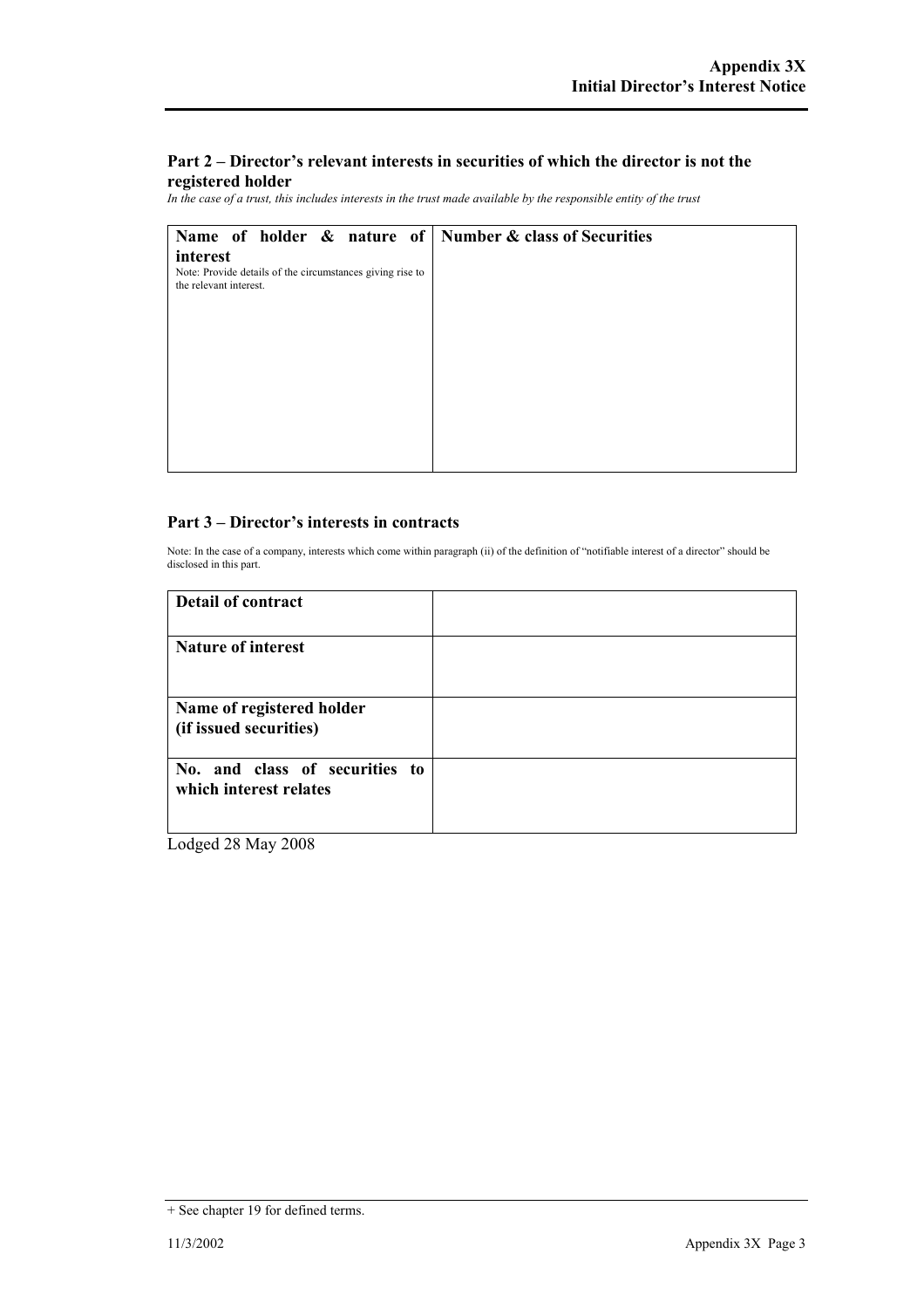# **Appendix 3Z**

*Rule 3.19A.3*

# **Final Director's Interest Notice**

*Information or documents not available now must be given to ASX as soon as available. Information and documents given to ASX become ASX's property and may be made public.* 

Introduced 30/9/2001.

|            | Name of entity MOUNT BURGESS MINING N.L. |
|------------|------------------------------------------|
| <b>ABN</b> | 31 009 067 476                           |

We (the entity) give ASX the following information under listing rule 3.19A.3 and as agent for the director for the purposes of section 205G of the Corporations Act.

| Name of director                         | Giles Rodney Dale |
|------------------------------------------|-------------------|
| Date of last notice                      | 12 January 2007   |
| Date that director ceased to be director | 28 May 2008       |

#### **Part 1 – Director's relevant interests in securities of which the director is the registered holder** *In the case of a trust, this includes interests in the trust made available by the responsible entity of the trust*

Note: In the case of a company, interests which come within paragraph (i) of the definition of "notifiable interest of a director" should be disclosed in this part.

#### **Number & class of securities**

142,000 Fully Paid Ordinary Shares 1,000,000 Options from Employee Share Option Plan – exercisable at 25cents.

<sup>+</sup> See chapter 19 for defined terms.